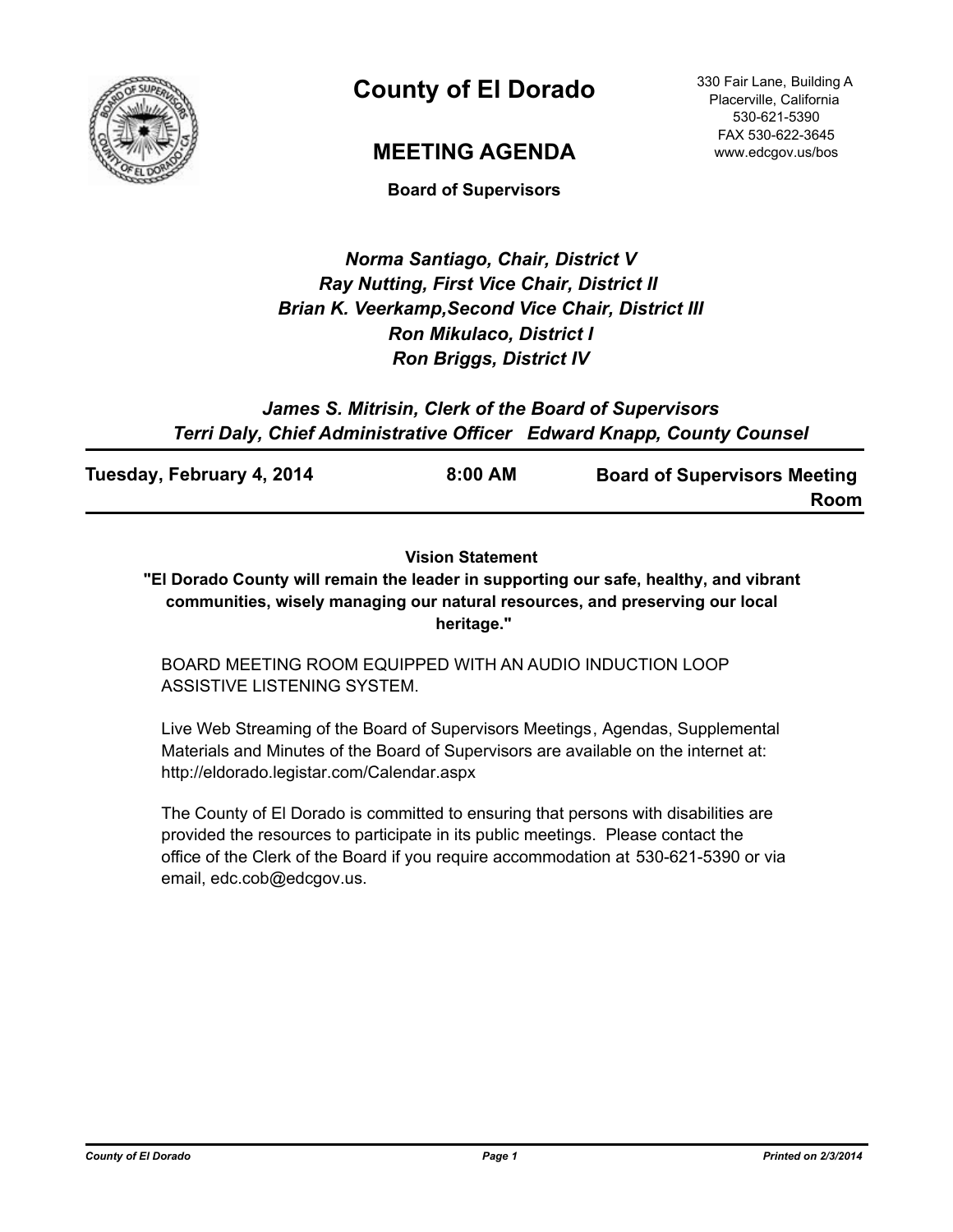Public Testimony will be received on each agenda item listed under Department Matters as it is called. Principal party on each side of an issue (where applicable) is allocated 10 minutes to speak, individual comments are limited to 3 minutes, and individuals speaking for a group are allocated 5 minutes. (Adopted 8/10/93) Except with the consent of the Board, individuals shall be allowed to speak to an item only once. Upon completion of public comment the matter shall be returned to the Board for deliberation. Members of the public shall not be entitled to participate in that deliberation, or be present at the podium during such deliberation, except at the invitation of the Board for a point of clarification or question by the Board. Matters not on the agenda may be addressed by the general public during the Open Forum. Public comments during Open Forum are limited to three minutes per person. The Board reserves the right to waive said rules by a majority vote.

Materials related to an item on this Agenda submitted to the Board of Supervisors after distribution of the agenda packet are available for inspection during normal business hours in the public viewing packet located in the foyer of Building A, 330 Fair Lane, Placerville or in the Board Clerk's Office located at the same address. Such documents are also available on the Board of Supervisors' Meeting Agenda webpage subject to staff's ability to post the documents before the meeting.

The Board of Supervisors is concerned that written information submitted to the Board the day of the Board meeting may not receive the attention it deserves The Board Clerk cannot guarantee that any FAX, email, or mail received the day of the meeting will be delivered to the Board prior to action on the subject matter.

The Board meets simultaneously as the Board of Supervisors and the Board of Directors of the Air Quality Management District, In-Home Supportive Services, Public Housing Authority, Redevelopment Agency and other Special Districts.

For Purposes of the Brown Act § 54954.2 (a), the numbered items on this Agenda give a brief description of each item of business to be transacted or discussed. Recommendations of the staff, as shown, do not prevent the Board from taking other action.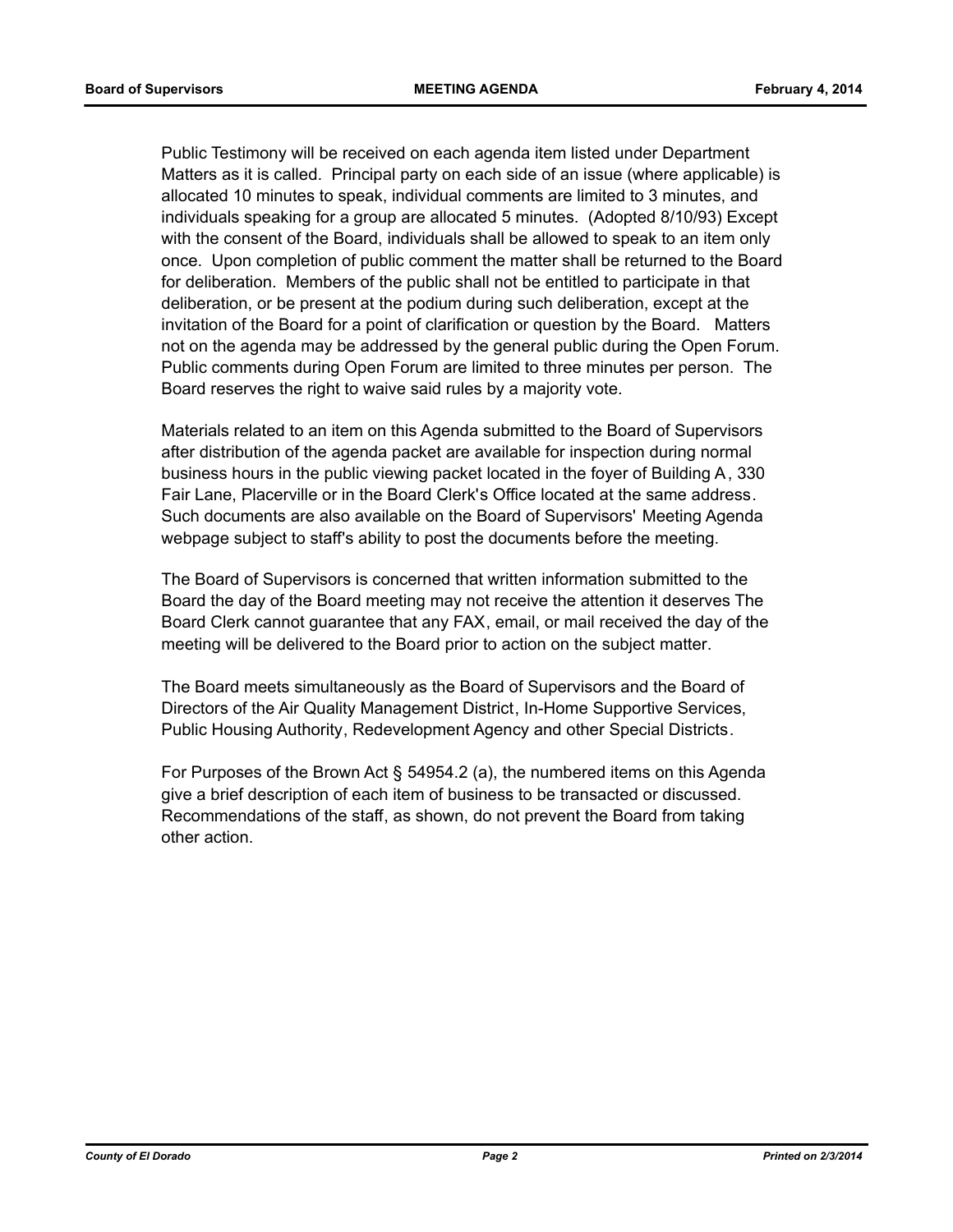#### **8:00 A.M. - CALL TO ORDER AND RECESS TO CLOSED SESSIONS**

#### **9:00 A.M. - RECONVENE TO OPEN SESSION AND CLOSED SESSION REPORTS**

#### **INVOCATION AND PLEDGE OF ALLEGIANCE TO THE FLAG**

#### **ADOPTION OF THE AGENDA AND APPROVAL OF CONSENT CALENDAR**

The Board may make any necessary additions, deletions or corrections to the agenda including moving items to or from the Consent Calendar and adopt the agenda with one single vote. A Board member may request an item be removed from the Consent Calendar for discussion and possible action, and the item will be moved from Consent and heard as a separate item with Department Matters. Any member of the public may ask to address an item on the Consent Calendar prior to Board action.

#### **OPEN FORUM**

**CAO UPDATE**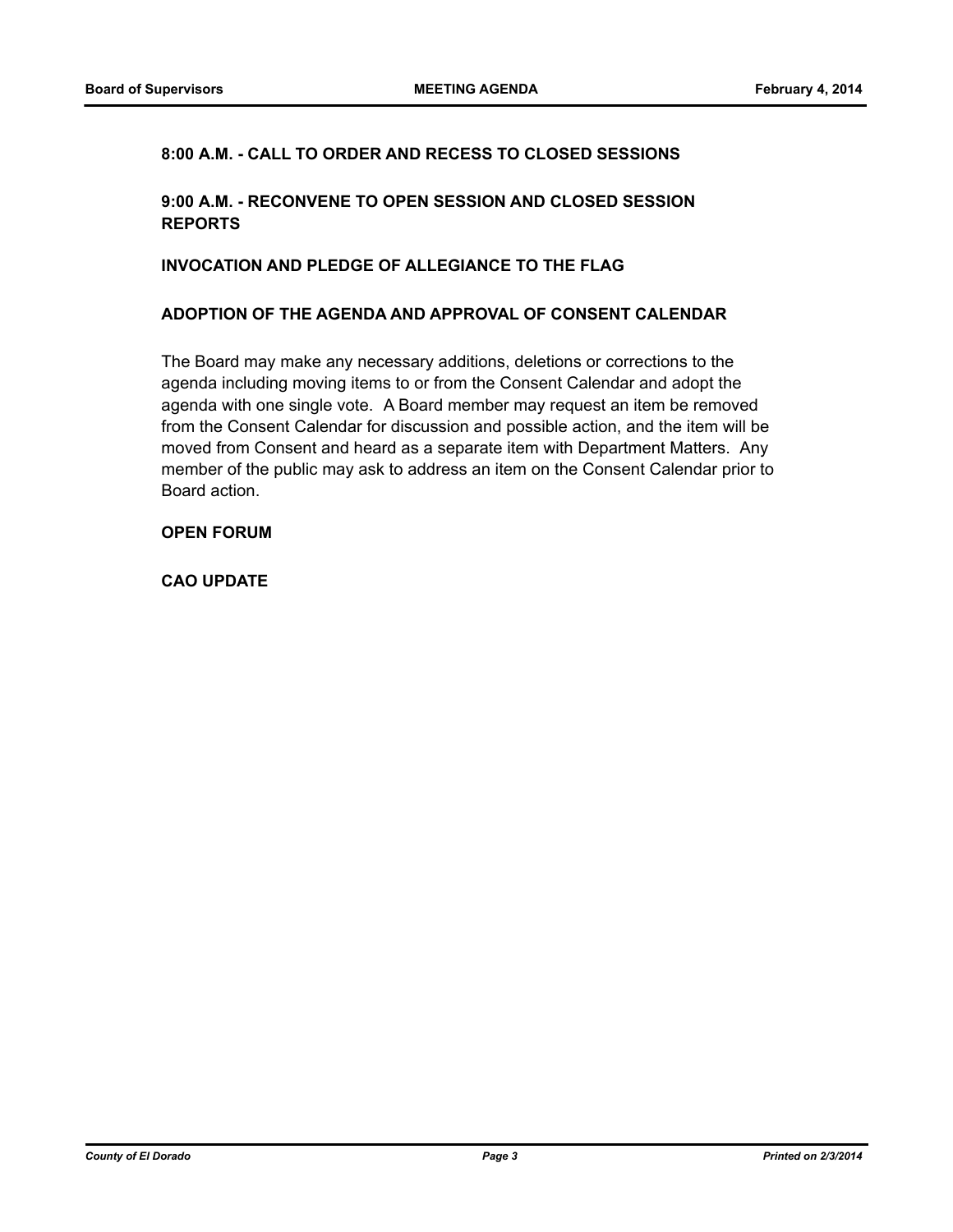#### **CONSENT CALENDAR 1**

**1. [14-0185](http://eldorado.legistar.com/gateway.aspx?m=l&id=/matter.aspx?key=17670)** Fair Manager recommending the Board approve and authorize the Chair to sign the 2014 El Dorado County Fair Budget with total operating expenses in the amount of \$1,086,539 as previously approved by the El Dorado County Fair Board of Directors at their December 4, 2013 meeting.

**FUNDING**: No county funds are included in the Fair Association budget.

**2. [14-0130](http://eldorado.legistar.com/gateway.aspx?m=l&id=/matter.aspx?key=17613)** Chief Administrative Office, Parks Division, recommending the Board approve Resolution **007-2014** for submittal of a Housing-Related Parks Grant application to the California Department of Housing and Community Development in an amount up to \$150,350 to provide additional funding resources to support parks and recreation projects that benefit the community and add to the quality of life in our county.

> **FUNDING:** State Proposition 1C Funds, the Housing and Emergency Shelter Trust Fund Act of 2006.

**3. [14-0098](http://eldorado.legistar.com/gateway.aspx?m=l&id=/matter.aspx?key=17581)** Chief Administrative Office, Risk Management Division, recommending the Board approve the Catastrophic Inmate Medical Insurance (CIMI) Program 2014 Insurance Proposal with a \$75,000 deductible and authorize the Assistant Chief Administrative Officer, or designee, to bind coverage for \$95,586 (\$22.25 per inmate per month) estimated annual premium effective February 1, 2014.

> **FUNDING:** County General Fund and AB109 Funds (No Federal Funds).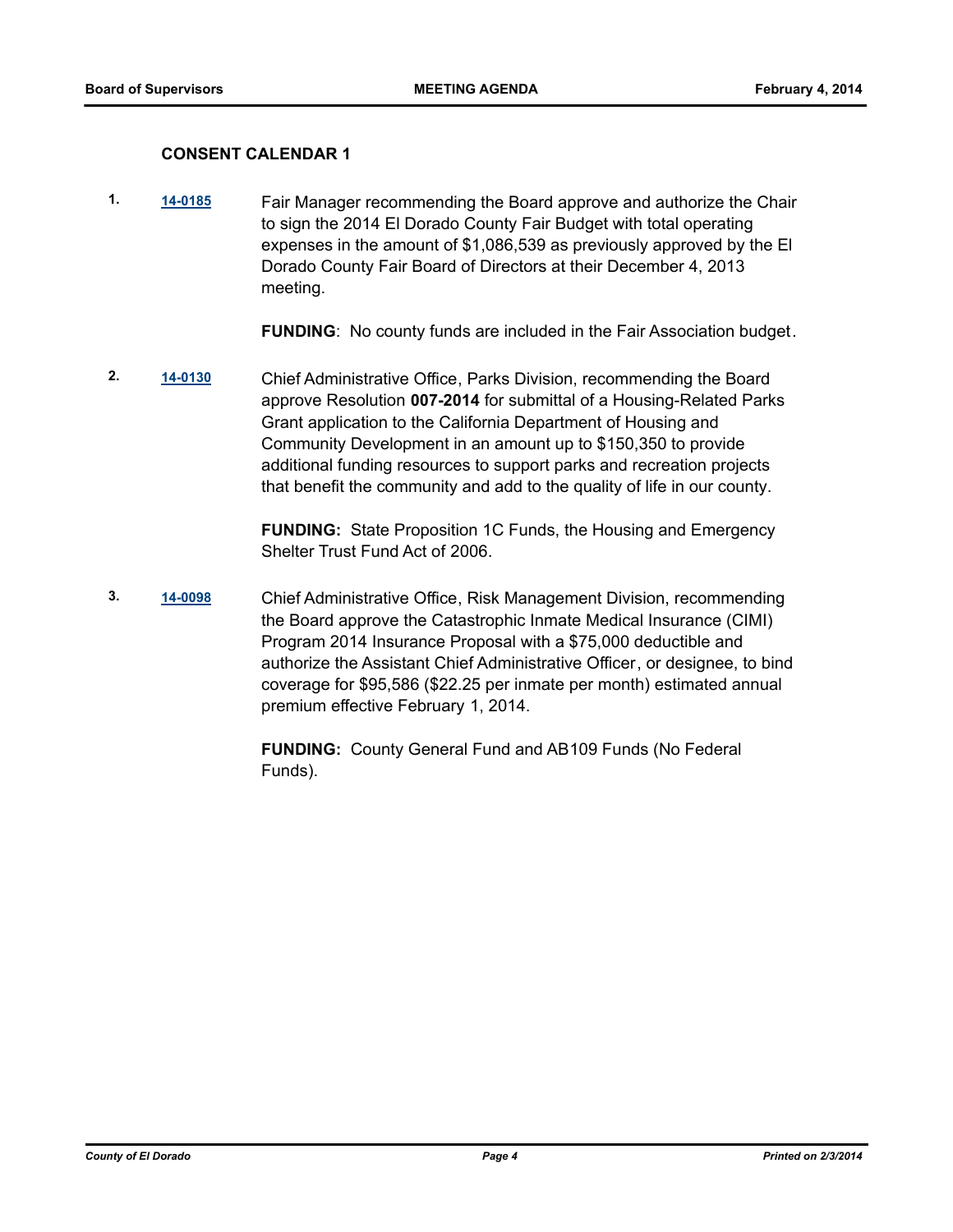| 4. | 12-0255 | Community Development Agency, Transportation Division,                    |
|----|---------|---------------------------------------------------------------------------|
|    |         | recommending the Board authorize Transportation to proceed with           |
|    |         | ordering and payment of title reports and certified appraisals to         |
|    |         | commence the acquisition process for the Diamond Springs Parkway -        |
|    |         | Phase 1A - SR-49 Realignment Project, CIP No. 72375, affecting            |
|    |         | portions of the following subject parcels:                                |
|    |         | 1) APN 051-250-13, Barry Brewer;                                          |
|    |         | 2) APN 054-342-38, Grado Equities II, A California LLC;                   |
|    |         | 3) APN 054-351-03, John and Amy McGillivray;                              |
|    |         | 4) APN 054-351-04, Gerald and Elisabeth Herrington, Trustees of the       |
|    |         | Herrington GL&EA Family Trust dated July 13, 2006;                        |
|    |         | 5) APN 054-351-05, Matthew and Jonalin McCollum;                          |
|    |         | 6) APN 054-351-07, Peter and Priscilla Petanovich;                        |
|    |         | 7) APN 054-351-14, Denise Hayes;                                          |
|    |         | 8) APN 054-351-15, Earl and Beverly Case, Trustees of the Case            |
|    |         | Family Revocable Trust dated June 22, 2004;                               |
|    |         | 9) APN 054-351-18, Edward Quijada;                                        |
|    |         | 10) APN 054-351-27, Pliny Oliver;                                         |
|    |         | 11) APN 054-351-28, Lee and Patsy Whitlock, Trustees of the Whitlock      |
|    |         | Revocable Trust of February 6, 2002;                                      |
|    |         | 12) APN 054-351-32, Manuel, Maria, and Cynthia Salazar;                   |
|    |         | 13) APN 054-411-46, Jane Hamilton, Surviving Trustee of the Hamilton      |
|    |         | L&J Family Revocable Trust dated May 10, 1995, Shirley Lumsden,           |
|    |         | Surviving Trustee of the Lumsden Exempt Trust dated January 19,           |
|    |         | 1995, Shirly Richards, Surviving Trustee of the Richards Survivor Trust a |
|    |         | March 2, 1992 Trust, and Phillip Morton; and                              |
|    |         | 14) APN 097-010-01, Wendell Ward, Pamela Alexander, Larry Ward,           |
|    |         | and Peggy Rhea, Trustees of the Ward SA&HN Trust of September 11,         |
|    |         | 1989.                                                                     |
|    |         |                                                                           |

**FUNDING:** 2004 General Plan Traffic Impact Mitigation (TIM) Fees (2004 GP TIM Fees), Local Funds - Tribe, Master Circulation & Funding Plan Financing, Traffic Impact Mitigation Fee (West Slope) (No Federal Funds).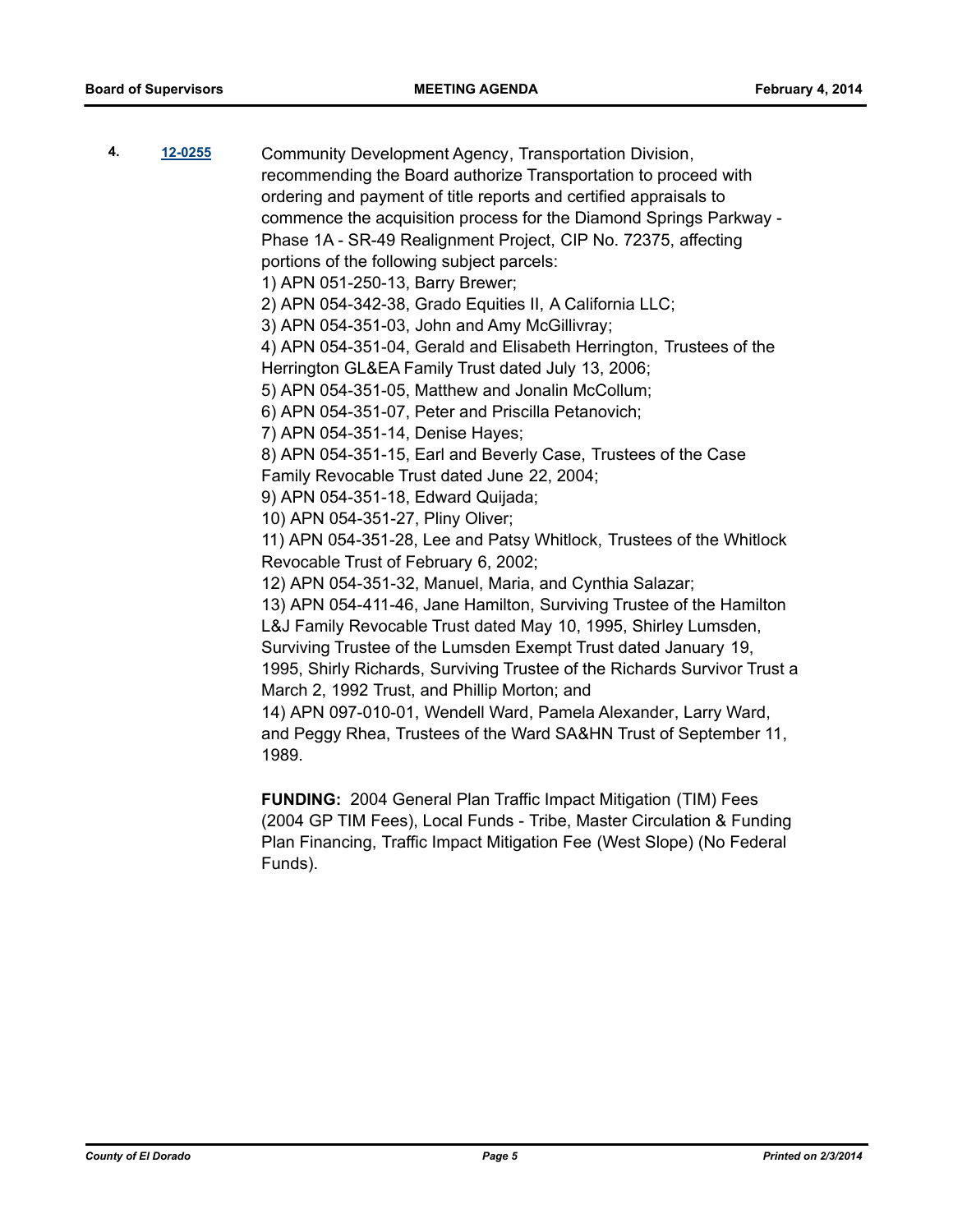**5. [13-0202](http://eldorado.legistar.com/gateway.aspx?m=l&id=/matter.aspx?key=16090)** Community Development Agency, Transportation Division, recommending the Board consider the following: 1) Approve and authorize the Chair to sign Amendment 2 to West Valley Village Subdivision Improvement Agreement 07-1457 for **Unit 6A** extending the performance period to February 7, 2014; 2) Direct staff to prepare Amendment 3 to extend the performance period to February 4, 2015; and 3) Approve and authorize the Chair to sign Amendment 3 following preparation by the Transportation Division, execution by the Owner, and review and approval by County Counsel and Risk Management.

**FUNDING:** Developer Funds (no Federal Funds).

**6. [13-0204](http://eldorado.legistar.com/gateway.aspx?m=l&id=/matter.aspx?key=16092)** Community Development Agency, Transportation Division, recommending the Board consider the following: 1) Approve and authorize the Chair to sign Amendment 2 to West Valley Village Subdivision Improvement Agreement 07-1495 for **Unit 6C** extending the performance period to February 7, 2014; 2) Direct staff to prepare Amendment 3 to extend the performance period extended to February 4, 2015; and 3) Approve and Authorize the Chair to sign Amendment 3 following preparation by the Transportation Division, execution by the Owner, and review and approval by County Counsel and Risk Management.

**FUNDING:** Developer Funds (no Federal Funds).

**7. [14-0128](http://eldorado.legistar.com/gateway.aspx?m=l&id=/matter.aspx?key=17611)** Community Development Agency, Transportation Division,

recommending the Board consider the following: 1) Make findings in accordance with Chapter 3.13, Section 3.13.030 of the County ordinance that there are specialty skills required for this work that are not expressly identified in County classifications and is not sufficient to warrant the addition of permanent staff; therefore, engage an independent contractor in preparing a Subsequent Environmental Impact Report for the Silver Springs Parkway to Bass Lake Road (south segment), CIP No. 76108; and

2) Approve and authorize the Chair to sign Agreement for Services No. 327-S1411 with Benchmark Land Use, Inc., doing business as Benchmark Resources, in the not-to-exceed amount of \$213,898 for a term to become effective upon execution by both parties and expiring upon completion and County acceptance of the Final Subsequent Environmental Impact Report for the Silver Springs Parkway to Bass Lake Road (south segment).

**FUNDING:** Funding for this Agreement will be provided by the 2004 GP Traffic Impact Mitigation fund fees (No Federal Funds).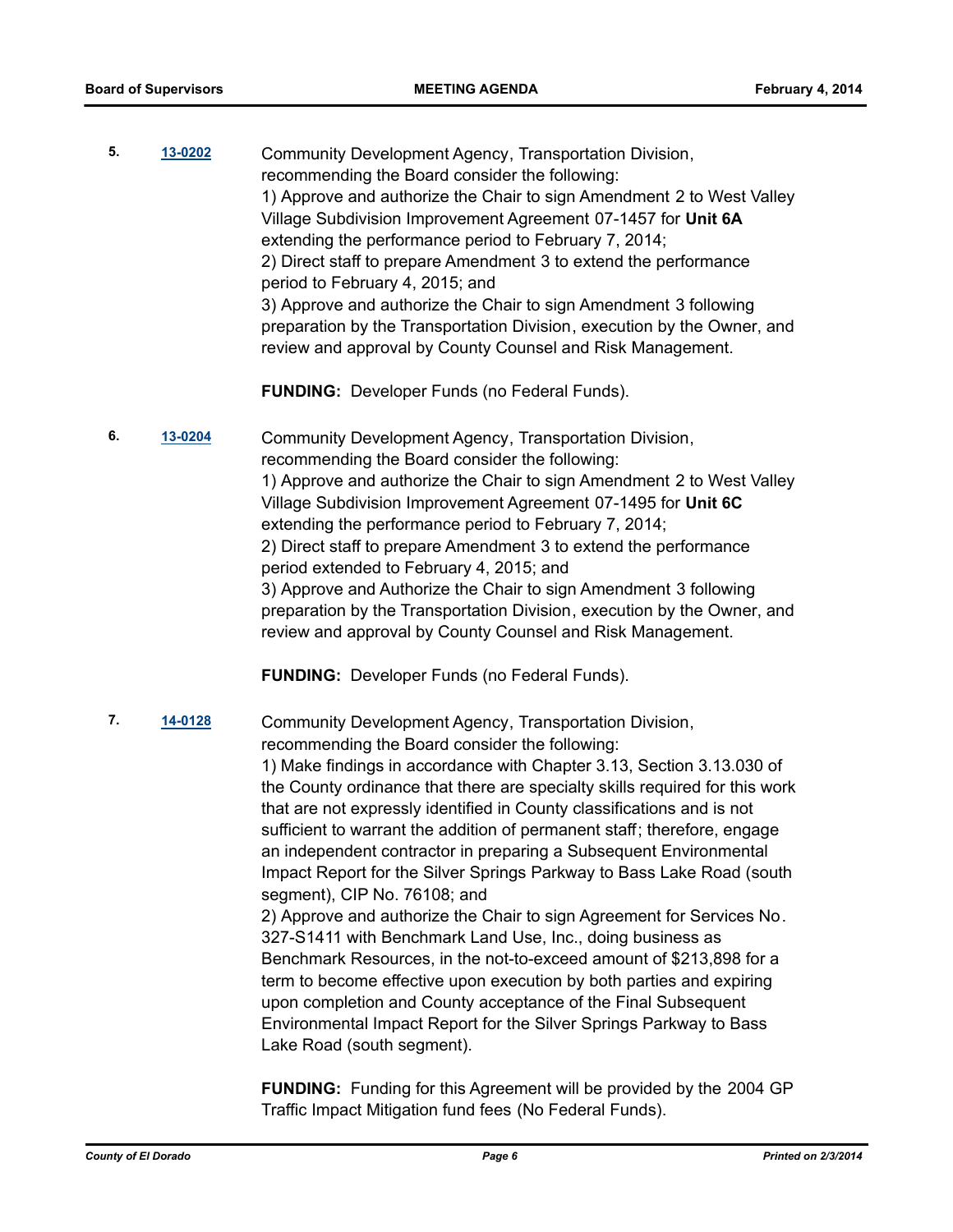**8. [14-0145](http://eldorado.legistar.com/gateway.aspx?m=l&id=/matter.aspx?key=17628)** Community Development Agency, Transportation Division, recommending the Board receive and file information on the traffic study conducted on Elf Wood Lane concerning the traffic impacts from Ponderosa High School and a project approved for recommendation to the Board by the Traffic Advisory Committee (TAC) at its meeting on October 17, 2013. The proposed project will provide traffic improvements to address impacts related to Ponderosa High School traffic. The project includes improving the existing median and providing traffic signage at the school parking lot entrance on Ponderosa Road that precludes inbound through traffic from Mineshaft Lane.

**FUNDING:** Road Fund (No Federal Funds).

**9. [13-1194](http://eldorado.legistar.com/gateway.aspx?m=l&id=/matter.aspx?key=17090)** Community Development Agency, Transportation Division, recommending the Board consider the following: 1) Make findings pursuant to Ordinance Code 3.13.030 that there are special skills and qualifications required for the work performed under this Agreement that are not expressly identified in County job classifications and that the ongoing aggregate of the work to be performed is not sufficient to warrant the addition of permanent staff; and

2) Authorize the Chair to sign Agreement for Services 225-S1411 with Mark Thomas & Company, Inc. in an amount not to exceed \$250,000 for a term of three years or upon completion of all issued Task Orders, whichever is later, to provide as-needed design support services pertaining to the Diamond Springs Parkway Project, CIP No. 72375 and 72334. (Cont. 01/28/14, Item 7)

Staff has met with the El Dorado County Employees Association, Local #1, regarding overall use of contracted services on an as-needed basis and they expressed no objections to proceeding with this Agreement.

**FUNDING:** 2004 General Plan Traffic Impact Mitigation Fee Program (TIM), the Missouri Flat Master Circulation and Funding Plan (MC&FP), West Slope Impact Mitigation Fee Program, and Local Tribe Funds (No Federal Funds).

**10. [14-0049](http://eldorado.legistar.com/gateway.aspx?m=l&id=/matter.aspx?key=17530)** Health and Human Services Agency recommending the Board approve and authorize the chair to sign thank you letters in recognition of the efforts of Jaime Briseno, owner of Royal Six Tattoos; and Kelley Rogers, owner of Hangtown Skate Shop for organizing holiday toy drives, and Tricia Longpre, representative for Women in for Fun Friendship Service (WIFFS), for organizing a holiday pajama drive to benefit children in need served by Child Welfare Services.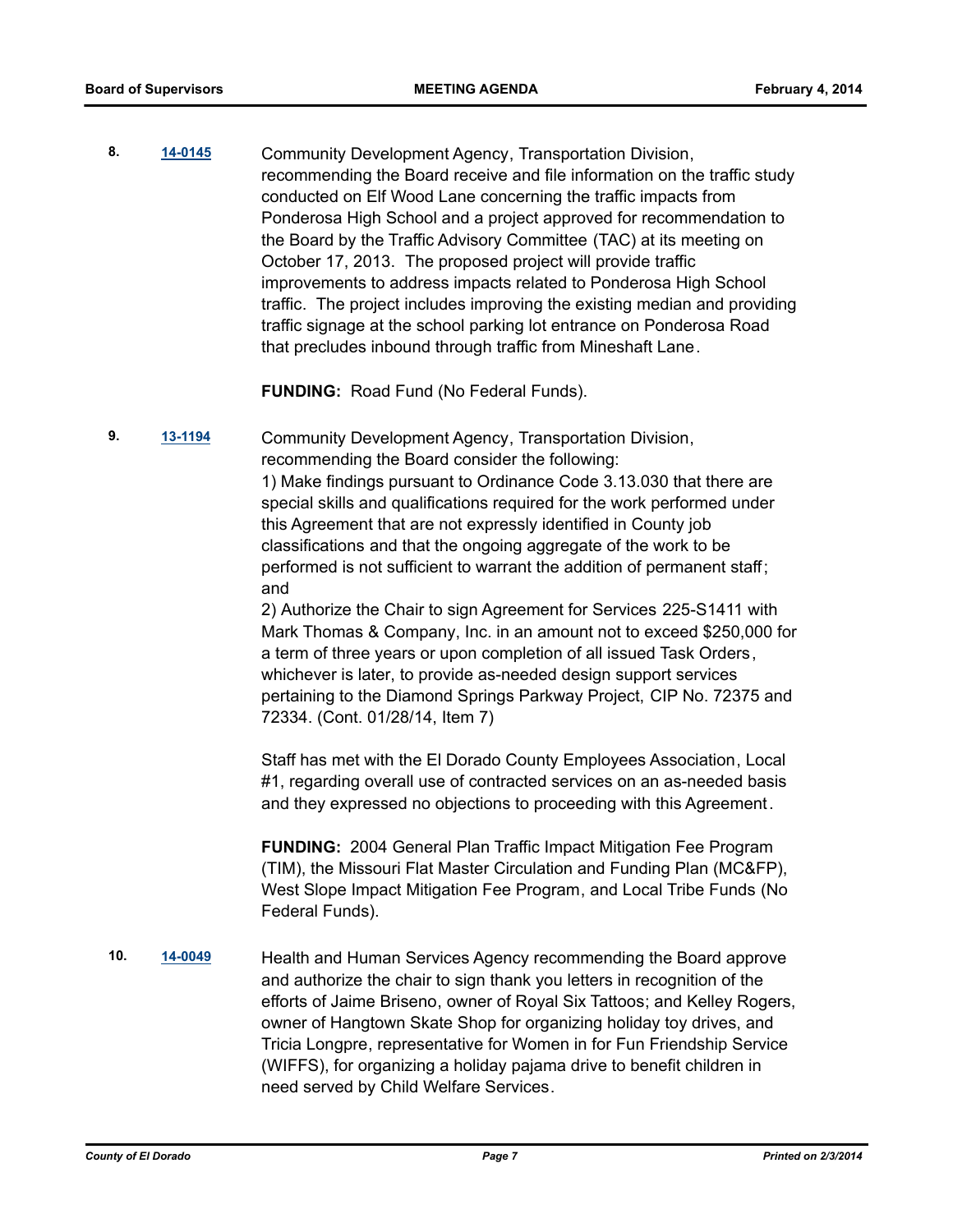**11. [14-0068](http://eldorado.legistar.com/gateway.aspx?m=l&id=/matter.aspx?key=17549)** Health and Human Services Agency, Community Services Division, recommending the Board consider the following: 1) Approve the El Dorado County Commission on Aging, Advisory Council's request for a webhosting and web domain subscription with StartLogic to support the Commission on Aging's website, www.2nd50yrs.org. The subscription shall commence upon Board approval, has an initial term of two years in the amount of \$117.87 per year, and automatically renews annually, in perpetuity, until terminated by either party; 2) Authorize the Purchasing Agent to execute a Blanket Purchase Order for the webhosting and web domain purchase; and 3) Authorize the Purchasing Agent to execute future Blanket Purchase Orders for the Commission on Aging's webhosting and web domain

purchases, contingent upon Board of Supervisors funding approval and County Counsel and Risk Management approval of the terms and conditions.

**FUNDING:** General Fund - Community Services Division Aging Programs, Commission on Aging.

**12. [14-0142](http://eldorado.legistar.com/gateway.aspx?m=l&id=/matter.aspx?key=17625)** Sheriff's Department recommending the Board approve and authorize the Chairman to sign the perpetual Maintenance Agreement No. 184-O1410 with NEC Corporation of America for maintenance of a Latent Finger Print Reader for the term August 5, 2013 to August 4, 2014 in the amount of \$3,708 plus special maintenance service charges on an as needed basis.

**FUNDING:** FY 2013/14 Cal-ID Remote Access Network funds.

#### **CONSENT CALENDAR 2**

**13. [14-0227](http://eldorado.legistar.com/gateway.aspx?m=l&id=/matter.aspx?key=17712)** Clerk of the Board recommending the Board approve the Minutes for the special meeting of the Board of Supervisors on January 27, 2014 and the regular meeting of the Board of Supervisors on January 28, 2014.

#### **END CONSENT CALENDAR**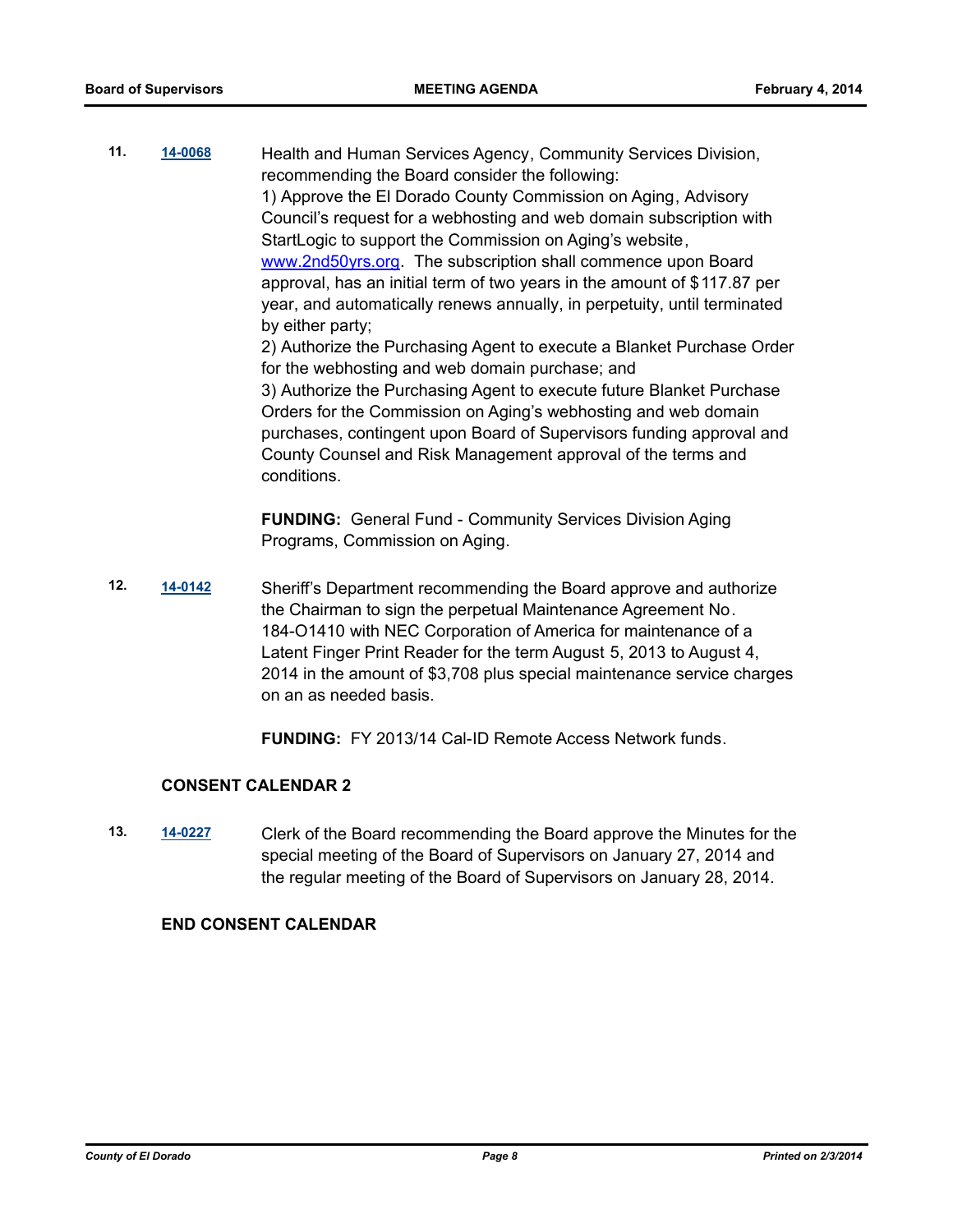#### **10:00 A.M. - TIME ALLOCATION**

**14. [14-0108](http://eldorado.legistar.com/gateway.aspx?m=l&id=/matter.aspx?key=17591)** Chief Administrative Office, Parks Division, recommending the Board consider the following: 1) Receive the 2013 Annual Report on the Rubicon Trail; 2) Receive an annual report on road closures in 2013 (Refer 2/12/13, Item 17, File 13-0119); and 3) Receive and approve an update on the Soup Bowl segment of the Rubicon Trail (Refer 1/26/2010, Item 25, File 10-0049) **15. [14-0143](http://eldorado.legistar.com/gateway.aspx?m=l&id=/matter.aspx?key=17626)** Supervisor Briggs recommending the Board: 1) Review the 2013 Auburn Lake Trails Community Wildfire Protection Plan (CWPP); 2) Discuss and provide direction regarding the request submitted by the Auburn Lake Trails Fire Safety and Improvement Council for Supervisor Briggs to accept and sign-off on the 2013 CWPP; and, 3) Consider providing direction to staff on the development of a County Policy that will provide guidance and determine a process to review and

consider similar requests for community planning documents.

## **DEPARTMENT MATTERS**

| 16. | 14-0146 | Auditor-Controller recommending the Board authorize the<br>Auditor-Controller to:<br>1) Disburse excess proceeds for the Assessor's Parcel Numbers and<br>dollar amounts shown on the attached list; and<br>2) Notify all valid claimants of the Boards action(s) and disburse<br>proceeds determined by the Board.           |
|-----|---------|-------------------------------------------------------------------------------------------------------------------------------------------------------------------------------------------------------------------------------------------------------------------------------------------------------------------------------|
| 17. | 14-0147 | Auditor-Controller recommending the Board authorize the<br>Auditor-Controller to:<br>1) Dispurse excess proceeds for APN 033-306-03-100 in the amount of<br>\$18,017.58 to Arlene Yew and Nelson C. Yew; and<br>2) Notify all valid claimants of the Board's action(s) and disburse<br>proceeds as determined by the Board.   |
| 18. | 14-0148 | Auditor-Controller recommending the Board authorize the<br>Auditor-Controller to:<br>1) Disburse excess proceeds for APN 501-017-50-100 in the amount of<br>\$274.31 to Richard Toomey and Deborah Toomey; and<br>2) Notify all valid claimants of the Board's action(s) and disburse<br>proceeds as determined by the Board. |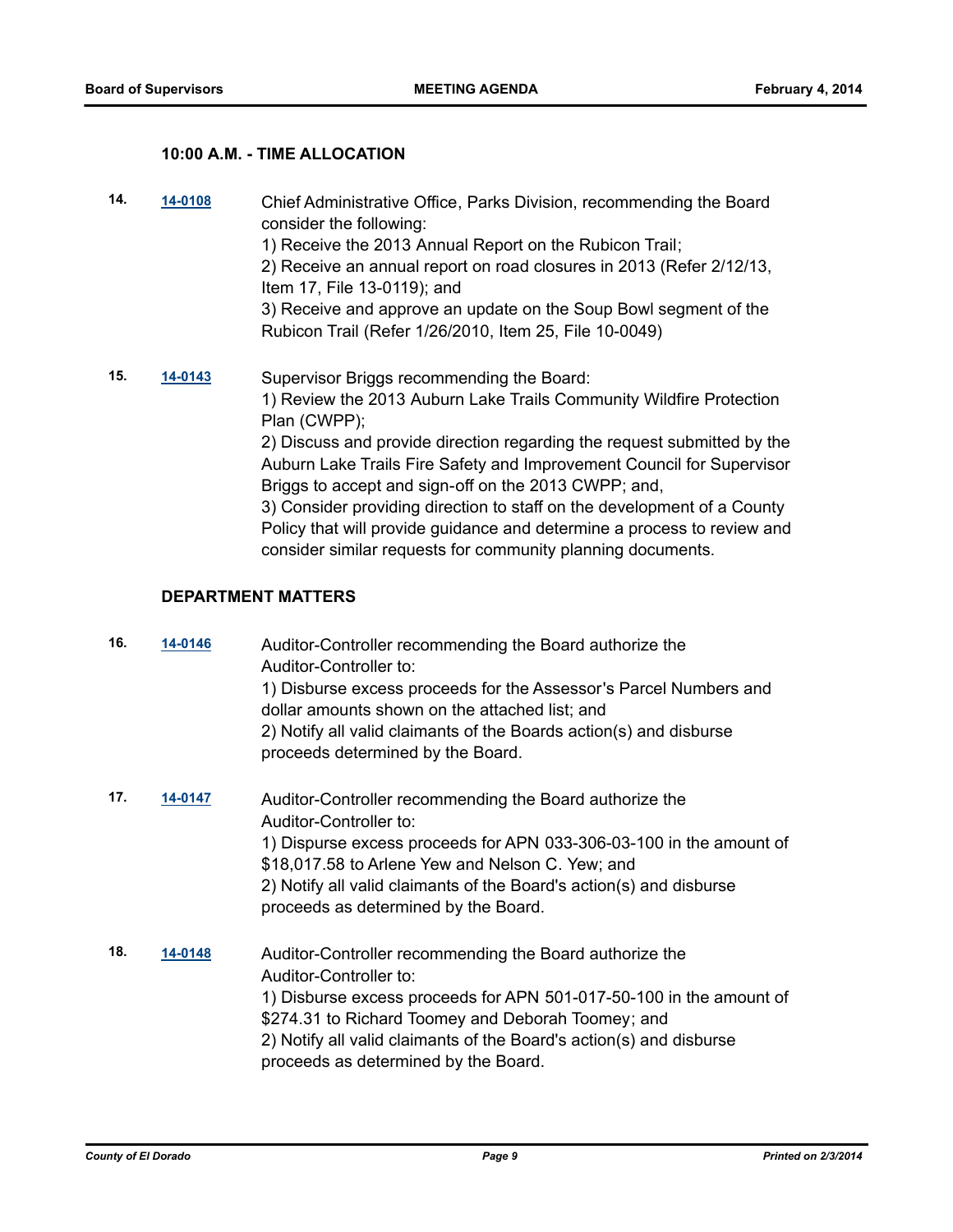- **19. [14-0149](http://eldorado.legistar.com/gateway.aspx?m=l&id=/matter.aspx?key=17632)** Auditor-Controller recommending the Board authorize the Auditor-Controller to: 1) Disburse excess proceeds for APN 500-102-22-100 in the amount of \$164.23 to Tahoe Beach and Ski Club Owners Association, and \$0.00 to Perlita A. Petersen; and 2) Notify all valid claimants of the Board's action(s) and disburse proceeds as determined by the Board.
- **20. [14-0151](http://eldorado.legistar.com/gateway.aspx?m=l&id=/matter.aspx?key=17634)** Auditor-Controller recommending the Board authorize the Auditor-Controller to: 1) Disburse excess proceeds for APN 500-102-97-200 in the amount of \$142.33 to the State of California, Franchise Tax Board; and 2) Notify all valid claimants of the Board's action(s) and disburse proceeds as determined by the Board.
- **21. [13-1563](http://eldorado.legistar.com/gateway.aspx?m=l&id=/matter.aspx?key=17462)** Chief Administrative Office recommending the Board receive an update from the Economic Development Strategic Investment Team providing a progress report on current approaches, challenges, questions, data collection and options to reducing the Traffic Impact Mitigation Fee to stimulate business activity and request that this item be continued until March 18, 2014 to allow the team time to complete a report of findings. (Est. Time: 10 Min.)

**FUNDING:** Except for staff time, there is no funding associated with the cost of the report at this time.

**22. [14-0219](http://eldorado.legistar.com/gateway.aspx?m=l&id=/matter.aspx?key=17704)** Chief Administrative Office recommending the Board receive an update on the FY 2014-15 budget process and provide direction to Departments regarding guiding principles for FY 2014-15 budget development.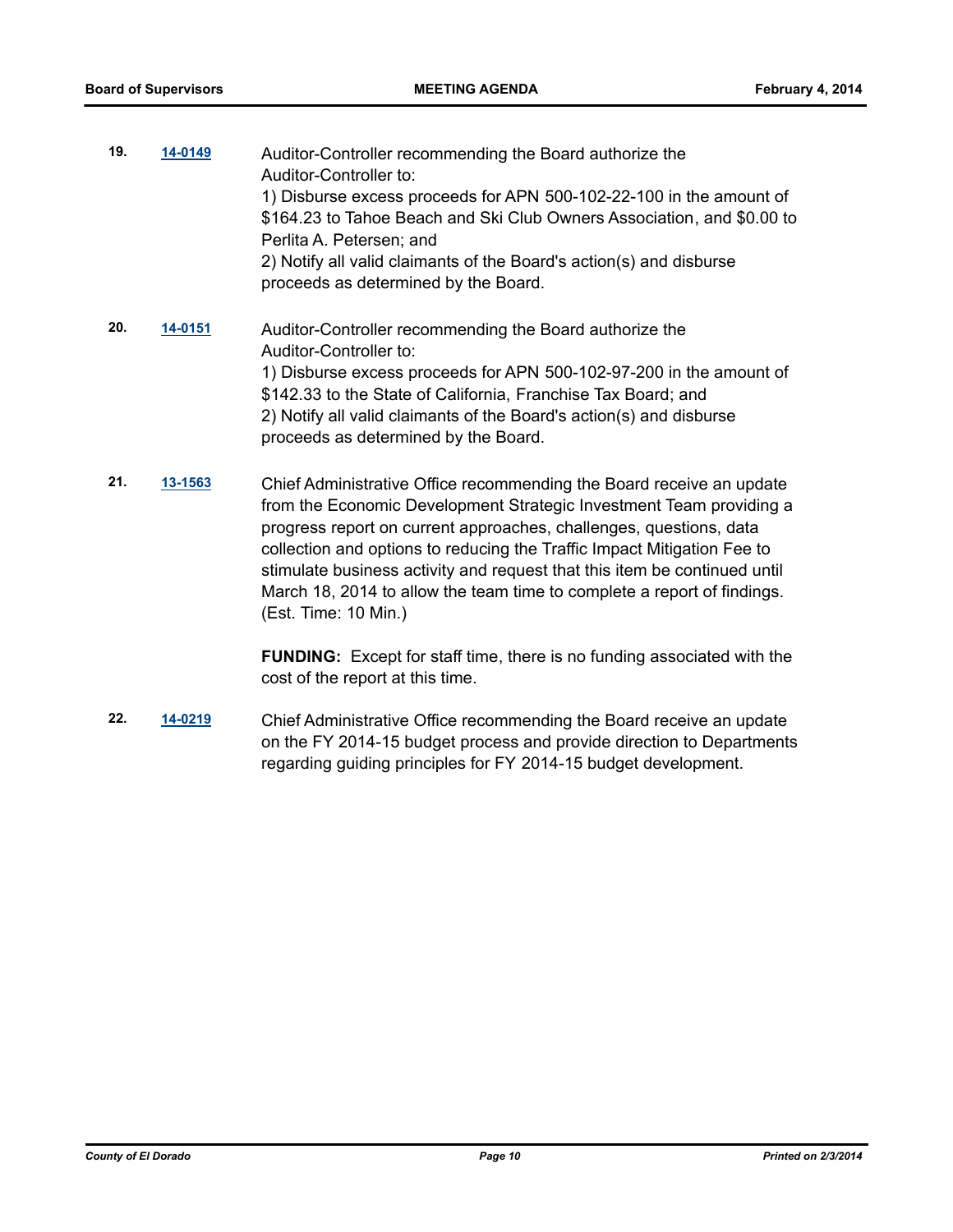#### **2:00 P.M. - TIME ALLOCATION 1**

**23. [13-0981](http://eldorado.legistar.com/gateway.aspx?m=l&id=/matter.aspx?key=16875)** Hearing to consider adoption of Resolution **008-2014** to create an Underground Utility District as part of the Diamond Springs Parkway Project. (Est. Time: 5 Min.)

> **FUNDING:** 2004 General Plan Traffic Impact Mitigation Fee Program (TIM), the Missouri Flat Master Circulation and Funding Plan (MC&FP), West Slope Impact Mitigation Fee Program (TIM), Local Tribe Funds, Electrical Rule 20A Underground Utility Funds (PG&E), Telecommunication Rule 32A.1 Tariff Funds (AT&T), and Underground District Reimbursement Funds from Comcast (No Federal Funds).

#### **2:00 P.M. - TIME ALLOCATION 2**

**24. [13-0217](http://eldorado.legistar.com/gateway.aspx?m=l&id=/matter.aspx?key=16105)** Community Development Agency, Transportation Division, recommending the Board consider the following: 1) Receive a presentation regarding the feasibility of rehabilitation of the existing Mount Murphy Road at South Fork American River - Bridge Replacement Project, CIP No. 77129; and 2) Direct Transportation staff to issue a Notice to Proceed for Phase 1B of AGMT 13-53658 with CH2MHill of Sacramento, CA. (Est. Time: 15 Min.)

**FUNDING:** Highway Bridge Program (Federal Funds).

**25. [14-0071](http://eldorado.legistar.com/gateway.aspx?m=l&id=/matter.aspx?key=17552)** Community Development Agency, Transportation Division, recommending the Board consider the following: 1) Receive a presentation regarding the recommended roadway alignment for the Bucks Bar Road at the North Fork Cosumnes River - Bridge Rehabilitation Project, CIP No. 77116; and 2) Direct staff to continue with project environmental and design work utilizing the recommended roadway alignment. (Est. Time: 15 Min.)

> **FUNDING:** Highway Bridge Program and Regional Surface Transportation Program Exchange Funds (Federal Funds).

#### **ITEMS TO/FROM SUPERVISORS**

#### **ADJOURNMENT**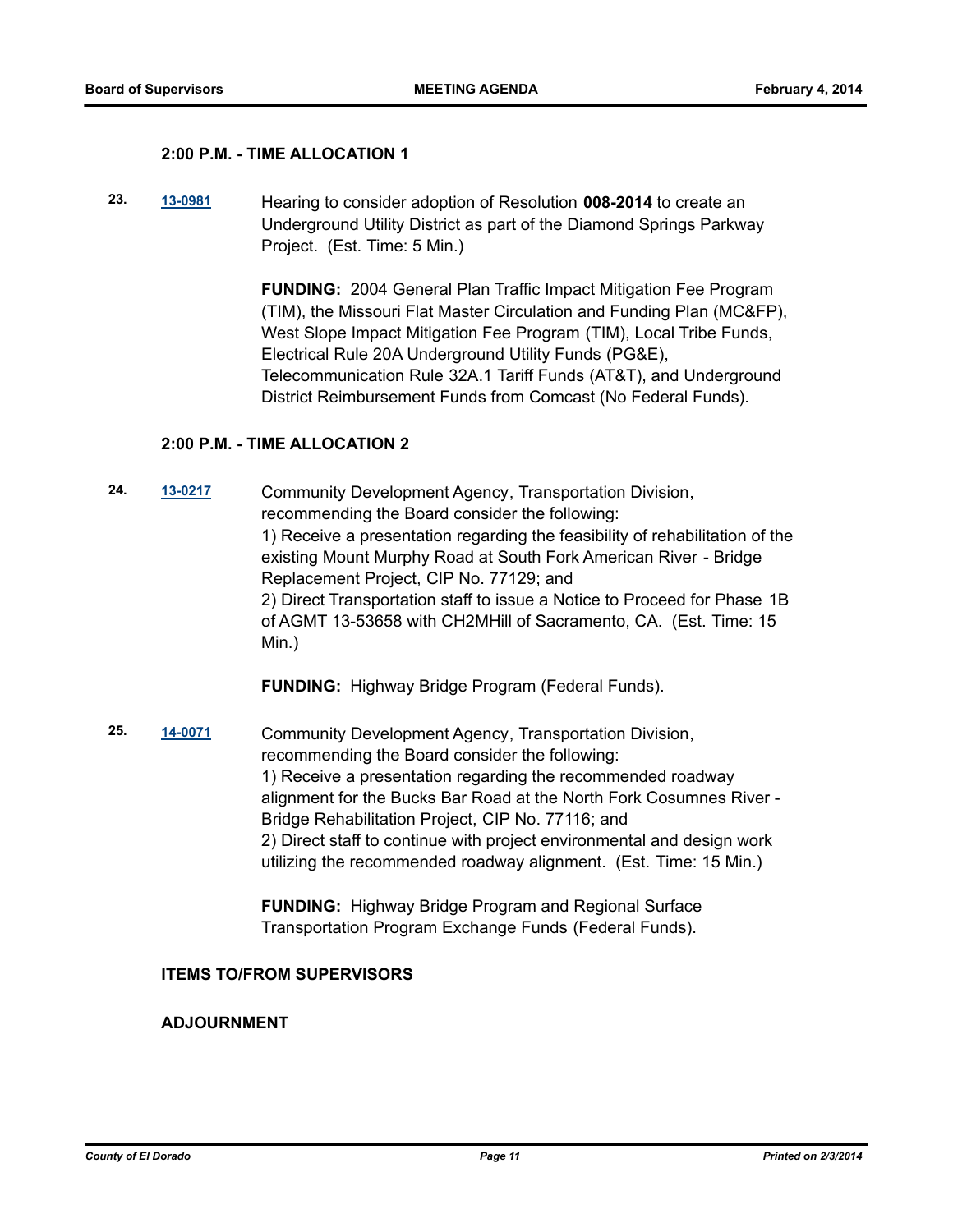#### **CLOSED SESSION**

- **26. [14-0199](http://eldorado.legistar.com/gateway.aspx?m=l&id=/matter.aspx?key=17684) Pursuant to Government Code Section 54957.6 Conference with Labor Negotiator**: County Negotiator: Director of Human Resources and/or designee, and Jack Hughes of Liebert, Cassidy, Whitmore. Operating Engineers Local No. 3 representing employees in the Trades & Crafts, Probation, and Corrections Bargaining Units; Deputy Sheriffs Association representing employees in the Law Enforcement Unit; El Dorado County Criminal Attorney Association; El Dorado County Deputy County Counsel Association; El Dorado County Managers Association; El Dorado County Law Enforcement Managers Association; and Unrepresented Employees. (Est. Time: 1 Hr.) **27. [14-0213](http://eldorado.legistar.com/gateway.aspx?m=l&id=/matter.aspx?key=17698) Pursuant to Government Code Section 54957- Public Employee Performance Evaluation.** Title: Director of Health & Human Services Agency. (Est. Time: 20 Min.)
- **28. [14-0218](http://eldorado.legistar.com/gateway.aspx?m=l&id=/matter.aspx?key=17703) Pursuant to Government Code Section 54957- Public Employee Performance Evaluation.** Title: Public Defender. (Est. Time: 20 Min.)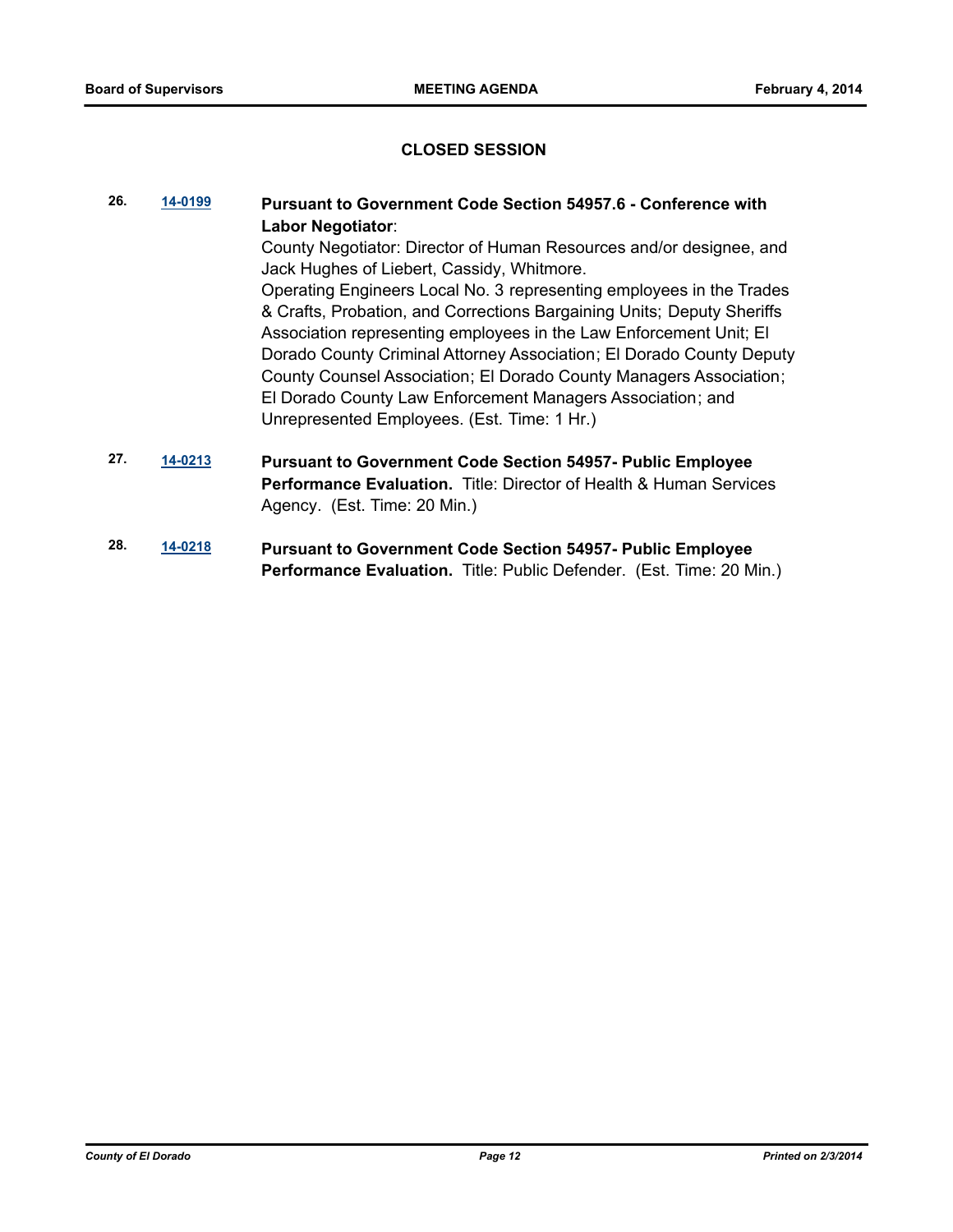On August 19, 2003, the Board adopted the following protocol: It is a requirement that all speakers, County staff and the public, when approaching the podium to make a visual, Power Point or transparencies presentation to the Board of Supervisors, must provide the Clerk with the appropriate number of hard copies of the presentation for Board members and the audience. Only those speakers that provide this required number of hard copies will be permitted to proceed with a visual presentation.

Persons interested in serving on any Board of Supervisors ADVISORY BOARD, COMMITTEE, OR COMMISSION are encouraged to complete an application form (available in the office of the Clerk of the Board of Supervisors, or online) and submit same to the board, committee or commission, to the County Department which supports the board, committee or commission, or to the Clerk of the Board of Supervisors.

VIDEO TAPES of regular, Tuesday Board of Supervisors meeting are BROADCAST ON CABLE TV as follows:

West Slope - Comcast - Channel 15, Wednesday at 1:00 P.M. (day after Tuesday meeting) and Tuesday at 7:00 A.M. (One week after previous Tuesday Meeting)